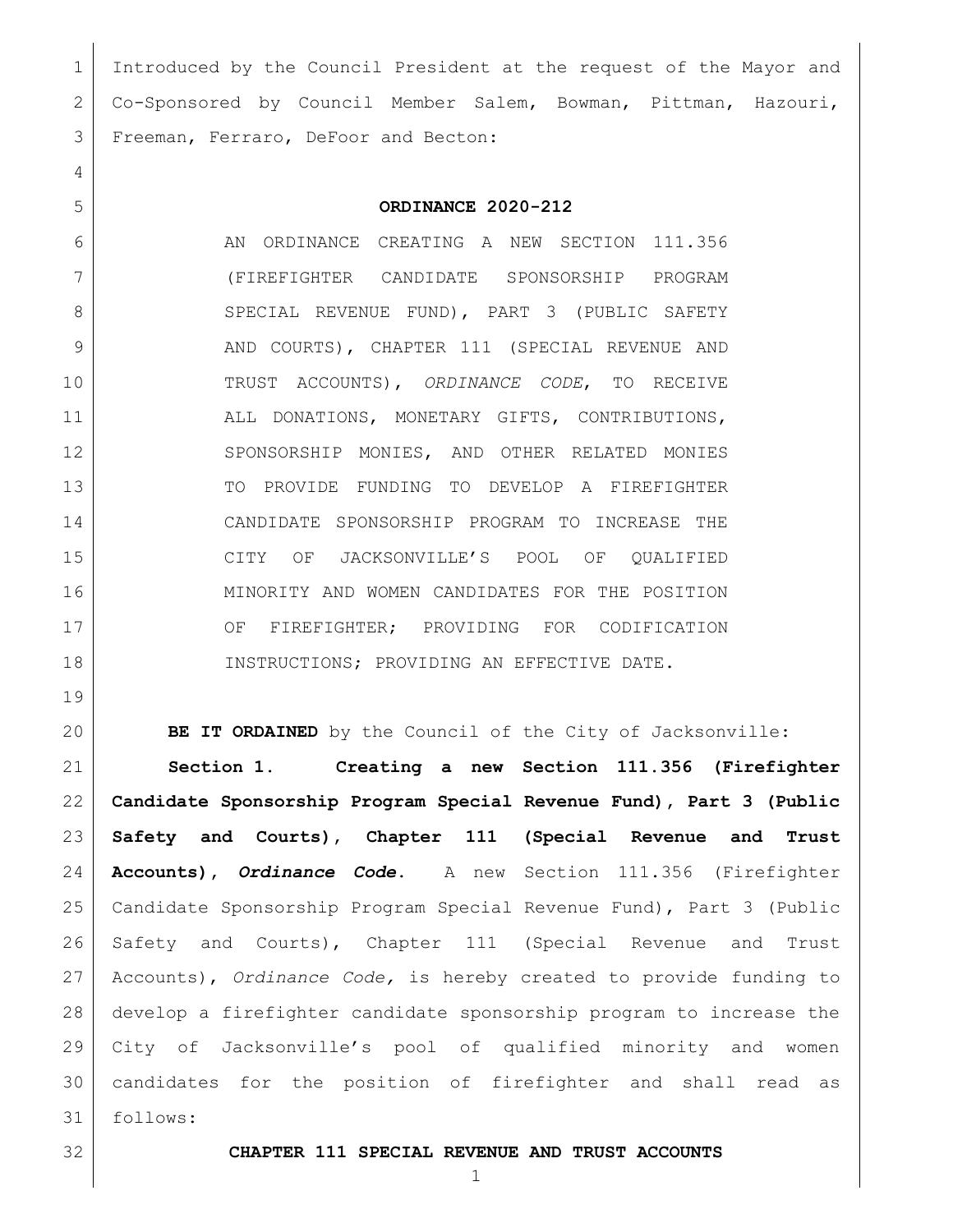| I |  |  |
|---|--|--|
|   |  |  |
|   |  |  |
|   |  |  |

**PART 3 (PUBLIC SAFETY AND COURTS)**

**\* \* \***

**\* \* \***

## **Sec. 111.356. Firefighter Candidate Sponsorship Program Special Revenue Fund.**

 There is hereby created within the Special Revenue Funds a special revenue fund account to be known as the Firefighter Candidate Sponsorship Program Special Revenue Fund ("Fund"), into which shall be deposited all donations, monetary gifts, 10 contributions, sponsorship monies, and other monies designated for the approved uses in this section. Monies deposited into the Fund 12 shall be used to defray the costs of tuition, testing fees, 13 certification fees, and other costs and expenses related to the Firefighter Candidate Sponsorship Program. All monies and interest placed into the Fund are hereby appropriated for the purposes of the Fund and such shall not lapse to the General Fund at the close of any fiscal year, but instead shall carry over to the next fiscal year. The Director of Finance and Administration, or his designee, is authorized and directed to make disbursements from the Fund upon receipt of the Director/Fire Chief of the Fire and Rescue Department's recommendation and written request, subject to the availability of funds in the Fund. This trust fund shall be subject to review and audit by the Council Auditor. Within 60 days 24 of the end of each fiscal year, the Director/Fire Chief of the Fire and Rescue Department shall file with the Council Secretary a statement of all of the previous year's revenues and expenditures 27 from the Fund.

**\* \* \***

 **Section 2. Codification Instructions.** The Codifier and the Office of General Counsel are authorized to make all chapter changes set forth herein in the *Ordinance Code*. Such editorial changes and any others necessary to make the *Ordinance Code*